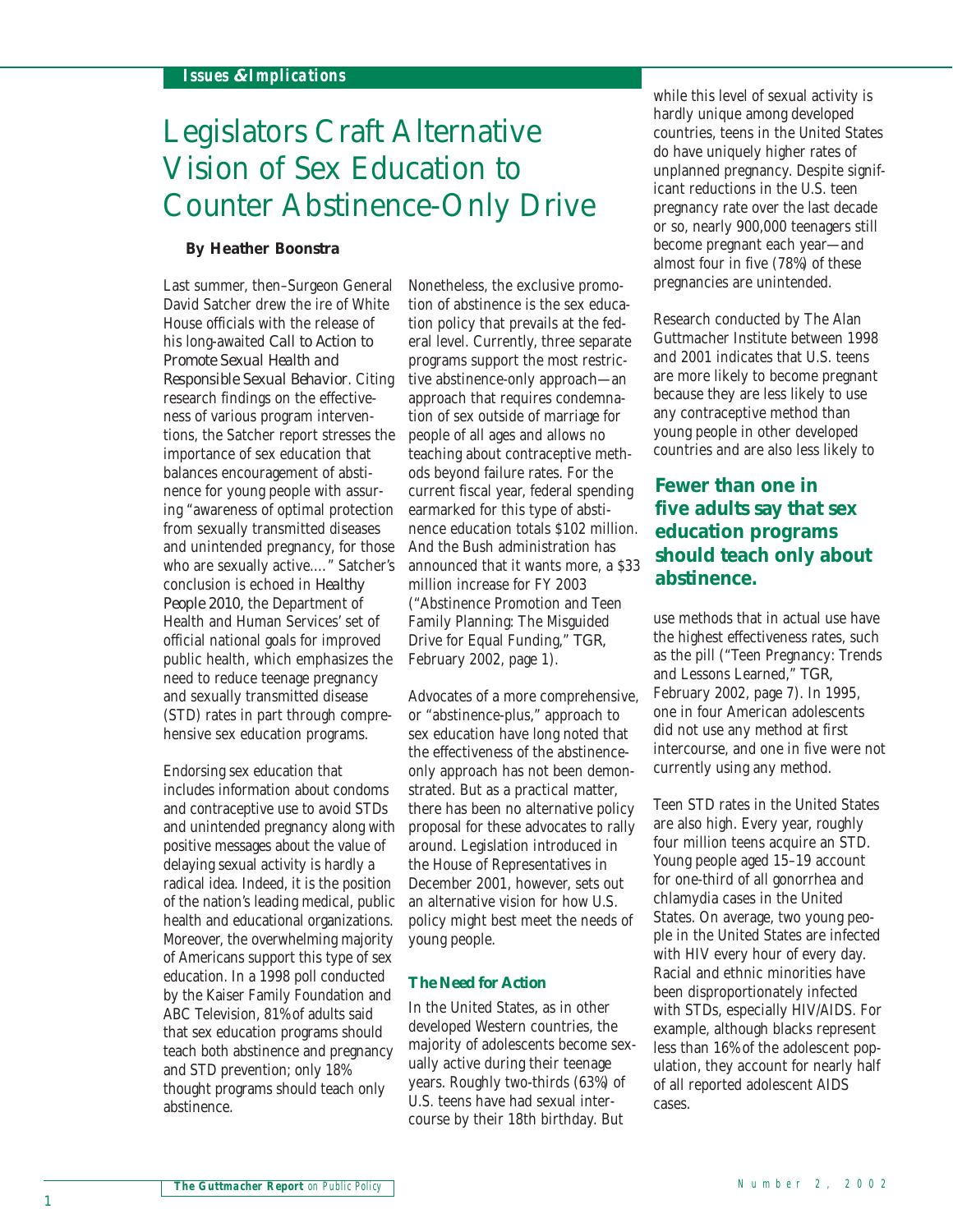#### **SELECTED MEDICAL, PUBLIC HEALTH AND EDUCATIONAL ORGANIZATIONS SUPPORTING COMPREHENSIVE SEXUALITY EDUCATION**

**American Academy of Child and Adolescent Psychiatry American Academy of Pediatrics American Association for Health Education American Association of Family and Consumer Sciences American Association of School Administrators American College of Nurse-Midwives American College of Obstetricians and Gynecologists American Counseling Association American Medical Association American Medical Women's Association American Nurses Association American Psychiatric Association American Psychological Association American Public Health Association American School Health Association Association of State and Territorial Health Officials Federation of Behavioral, Psychological and Cognitive Sciences National Alliance of State and Territorial AIDS Directors National Association of County and City Health Officials National Association of School Psychologists National Center for Health Education National Council on Family Relations National Education Association National Medical Association National Mental Health Association National Organization on Adolescent Pregnancy, Parenting and Prevention National School Boards Association Society for Adolescent Medicine**

*Source:* **Sexuality Information and Education Council of the United States.**

> Preventing pregnancy and STDs among teenagers, therefore, is a major public health priority—and the role that sex education can play in achieving this goal is a question of major importance. Research has demonstrated that program interventions that urge teens to postpone having intercourse but also discuss contraception can be effective in helping teens delay sexual activity *and* increase contraceptive use when they do become sexually active. At the same time, most abstinence-only programs and strategies have not been proven effective in delaying teens' sexual initiation or in reducing the frequency of intercourse and number of sex partners. Indeed, recent evidence suggests that these

programs and strategies—including virginity pledges, which have been shown to help some teenage girls postpone intercourse for up to 18 months—may actually increase young people's risk of pregnancy and disease by deterring the use of contraceptives, including condoms, when they become sexually active.

# **Heeding the Evidence**

Based on this research and the realities of teen sexual activity in the United States, a broad constituency of child development, education, health care, and youth-serving agencies is committed to assuring that more comprehensive sex education is provided to young Americans. To date, well over 100 organizations including many of the most prominent medical, public health and educational associations in the United States—have signed on to a statement to demonstrate their support (see box). Calling abstinence "a key component of sexuality education, the statement contends that, "Society should encourage adolescents to delay sexual behaviors until they are ready physically, cognitively, spiritually, socially and emotionally for mature sexual relationships and their consequences." At the same time, the statement asserts, "Society must also recognize that a majority of adolescents have become involved in sexual relationships during their teenage years. Scientific research indicates that comprehensive approaches to sexuality education can help young people postpone intercourse and use contraception and STD prevention."

Several recent studies and surveys suggest that sex education that includes information about both abstinence and contraception also has strong support among teachers and parents, as well as among teens themselves ("Sex Education: Politicians, Parents, Teachers and Teens," *TGR*, February 2001, page 9). A study published in *Family Planning Perspectives* in 2000

reports that more than nine in 10 public school teachers believe that students should be taught about contraception. According to interviews conducted for the Kaiser Family Foundation in 2000, parents overwhelmingly want schools to do more to prepare their children for "real life." More than eight in 10 believe sex education courses should discuss the use of birth control, including condoms. Three-quarters say abortion and sexual orientation should be discussed in a "balanced" way that presents different views in society. Kaiser-sponsored research also indicates that teens want more information about sexual and reproductive health issues than they are currently receiving in school.

# **Putting It Together**

The Family Life Education Act, according to its original cosponsors, Reps. Barbara Lee (D-CA) and James Greenwood (R-PA), sets out a vision of U.S. sex education policy that is research-based and that has the support of medical, public health and educational organizations, as well as the American people. The bill would authorize \$100 million annually for five years to support state programs that operate under a nine-point definition of "family life education programs" that stands in sharp contrast to the eight-point definition of an "eligible abstinence education program" that now governs federal support in this area (see box).

Funding under the Family Life Education Act also could be used to carry out "educational and motivational activities" that would teach young people about human physical and emotional development, promote male involvement in decision-making and help young people develop selfesteem and healthy attitudes about body image, gender roles, racial and ethnic diversity, sexual orientation and other issues. The legislation provides for both national and statelevel evaluations of the programs'